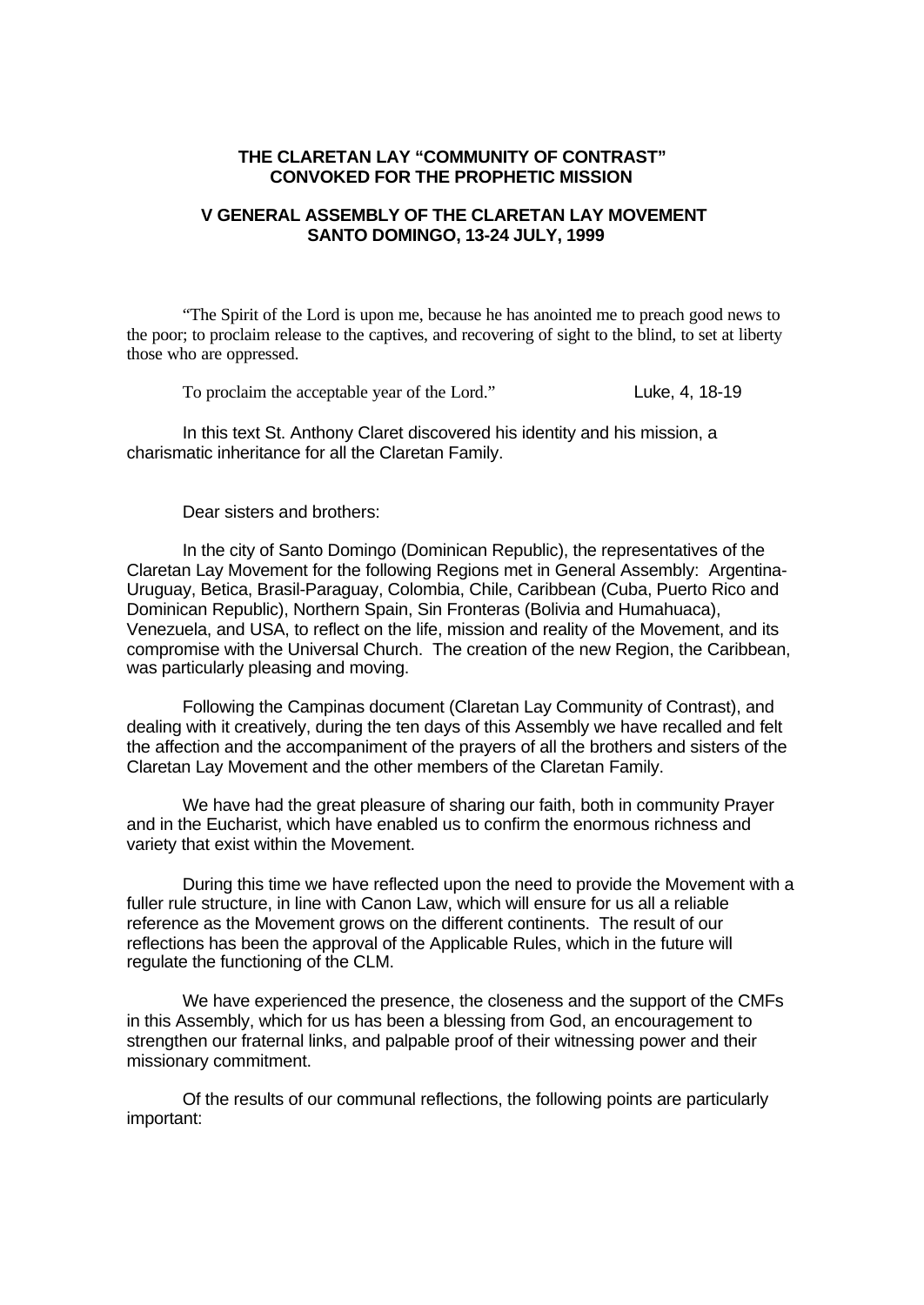#### **1.- Analysis of Reality**

## **I.1.- World**

The Claretan Laymen, urged by the Spirit of Jesus, feel impelled to address the reality of an interdependent, globalized world, which nevertheless excludes the immense majority from the world markets.

We observe with great concern efforts to impose a single cultural model, which endeavours to silence autochthonous and minority cultures, and in the process flagrantly encourages racism and discrimination.

At the same time, in the field of economy, the neo-liberal pretension to set itself up as the exclusive economic model is equally shocking, resulting in the growing impoverishment and exclusion of the majority, the sacramentalisation of the market, and the destruction of the environment through uncontrolled economic growth.

We also observe that political reality is conditioned by an excluding interdependence, which smothers utopias, annuls alternatives, increases the growth of neoconservatism, and weakens popular and trade-union movements in those countries where democracy is a mere formality.

We are united in hope with all those formations—groups, NGOs, movements, popular organizations, ecclesially-based communities, movements in support of human rights, of justice and peace, ecological groups… which resist, and search for alternatives to, the neo-liberal and other dehumanizing models.

In this distressing reality, characterised by "love of riches, love of honours, and love of sensual pleasures…….. where the thirst for material goods is drying the hearts of modern society" (Autobiog. 357), we must work to open paths to the Kingdom, as a "community of contrast" in lay society and in the Church, thus providing alternative ways of life.

## **I.2.- Church**

We are concerned to find signs of involution and retrogression which cast shadows over the face of the Church, while at the same we are filled with hope by the witnessing of Christian communities in their efforts to consolidate a model of the Church as handmaid of the Kingdom, with a maternal, Samaritan aspect, made up of small communities and open to an inter-religious dialogue of faith-culture.

In practice, the simultaneity of divers models of the Church in the Claretan Lay Movement makes it difficult to assume a proposed missionary role, and waters down pastoral projects.

The memory of so many martyrs for the Kingdom in the Church is an inheritance and a prophecy, inviting us to be faithful and to bear witness.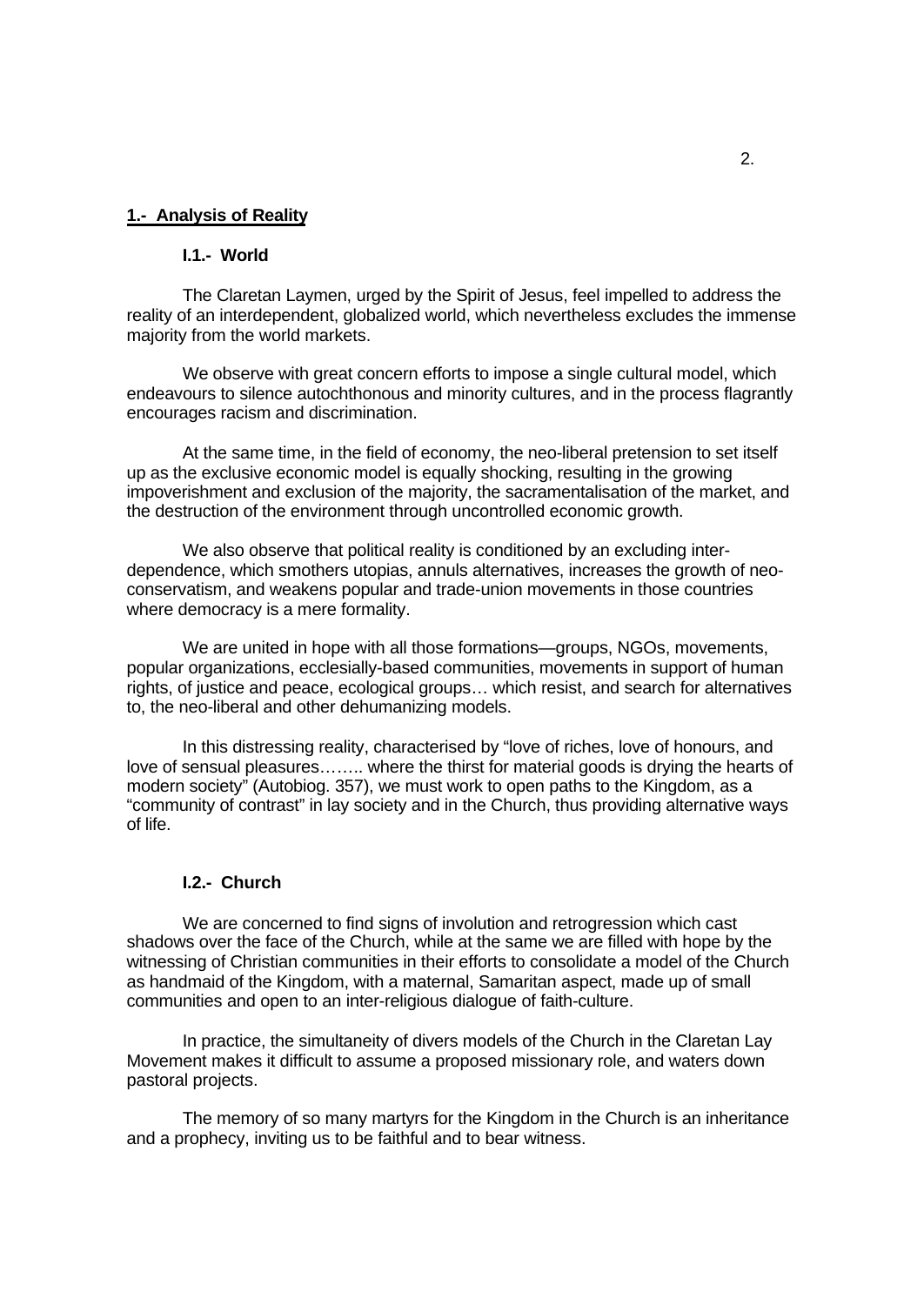## **I.3.- Claretan Lay Movement**

#### **1.3.1.- Identity**

The participants in this Assembly find that the Claretan lay identity is not accepted with sufficient clarity, and adequate processes are lacking for the integration of groups and communities.

We are worried that in spite of double membership having been discussed and clarified in the IV General Assembly, held in Campinas, there still exist lay Claretans committed to different ecclesial pietist Movements.

Some brothers and sisters of the Claretan Lay Movement feel themselves to be of little use, by reason of their age or state of health, which tends to distance them from the Movement.

#### **1.3.2.- Quality growth of the CLM**

We are pleased to see an increase in the number of groups in discernment, and a clear commitment on the part of the CMFs in the tasks of promotion and accompaniment of the CLM. There has been an enormous change, both qualitative and quantitative, in respect of the situation observed at the IV General Assembly. However, we are preoccupied to find that some Religious Advisers are not clear about how to carry out this accompaniment, because of their lack of knowledge of who we are.

It is obvious that some of these groups in discernment do not become consolidated because of inadequate accompaniment by groups/communities already admitted to the Movement, and the lack of a methodology of formation adapted to their needs.

In general, the groups admitted to membership are not sufficiently committed to the promotion of the Movement or to the other branches of the Claretan Family.

A great part of the management has been carried out thanks to the economic support of the CMFs.

## **1.3.3.- Mission**

The missions carried out by the majority of the lay people integrated in the various groups fall fundamentally into three intra-ecclesial fields:

- Catechism
- Liturav
- Parochial activities

However, we are filled with satisfaction to find that some lay people carry out their evangelical mission in such areas as: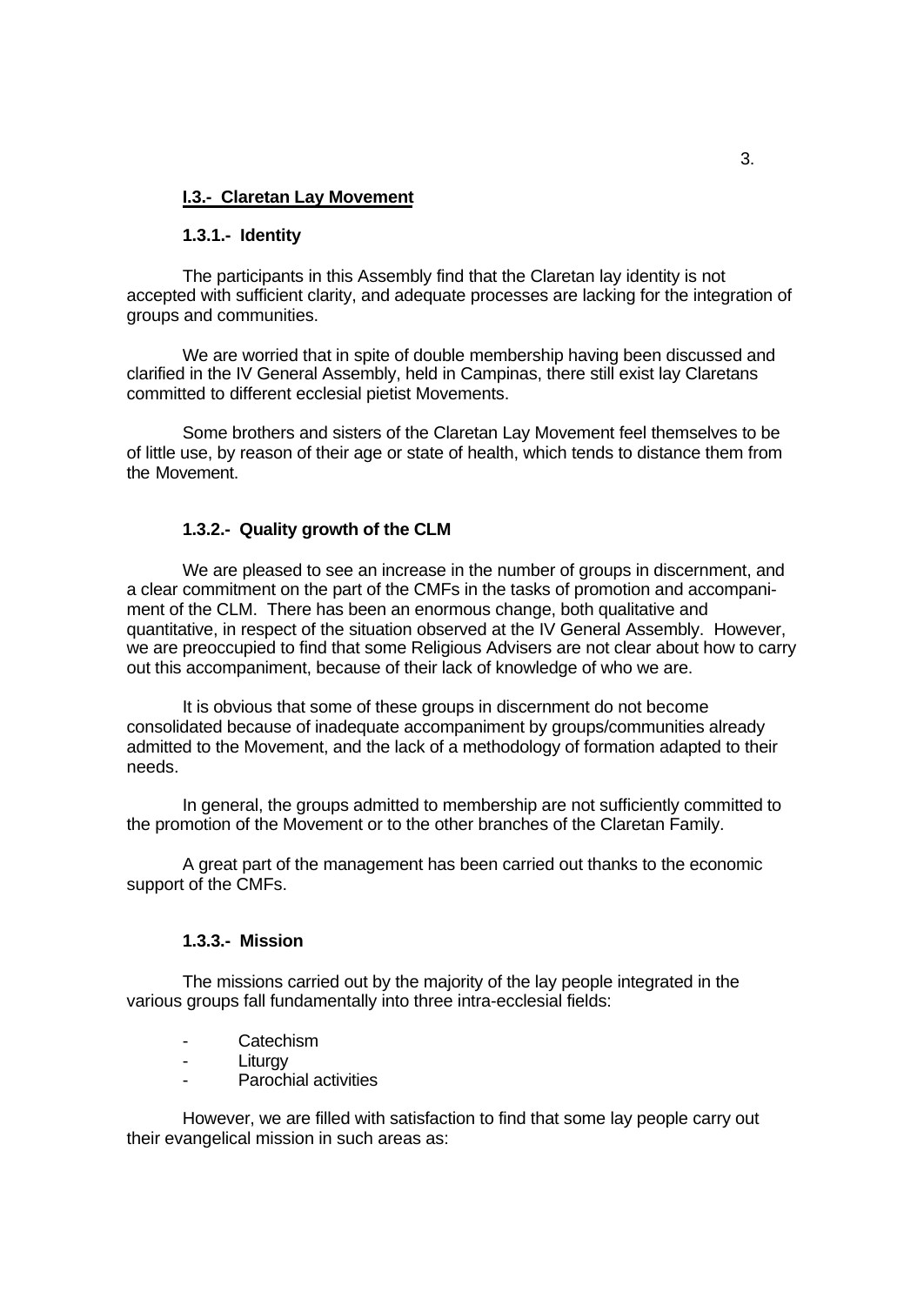- Accompaniment to social processes and organizations
- Biblical classes for ecclesial persons and groups
- Pastoral prison visiting
- Work with street children and youths
- Teaching school non-attenders
- Support for popular missions
- Work with support groups for alcoholics and drug addicts
- Musical and painting projects
- Active participation in 'culture and faith' encounter forums
- Active participation in politics
- Mission work in other countries
- Human and social advancement through projects such as Fair Commerce
- Involvement in concrete options of Justice and Peace
- Active cooperation in the organization, management, and financing of PROCLADE (Claretan Promotion for Development)

Finally, there are different pastoral models in the various dioceses of the Church, and this sometimes causes difficulties in the full introduction of the Claretan Laymen and their evangelizing commitment.

# **II.- Challenges which emerge on analyzing reality**

### **II.1.- World**

How to ensure that "God shall be known, loved and served" (Autobiog. 202-233) in the world of unbelief and in face of the suffering of the excluded.

### **II.2.- Church**

How to take on the mission of the poor, liberating, Samaritan, and maternal Church, articulating adequately the realities World, Kingdom and Church.

### **II.3.- CLM**

### **II.3.1.- Identity**

How to clarify and strengthen the Claretan lay identity and the integration of the groups and communities in the CLM.

# **II.3.2.- Quality growth of the CLM**

a.- How to ensure that this growth is oriented towards the increase in evangelizers in line with our specific charisma within the Church.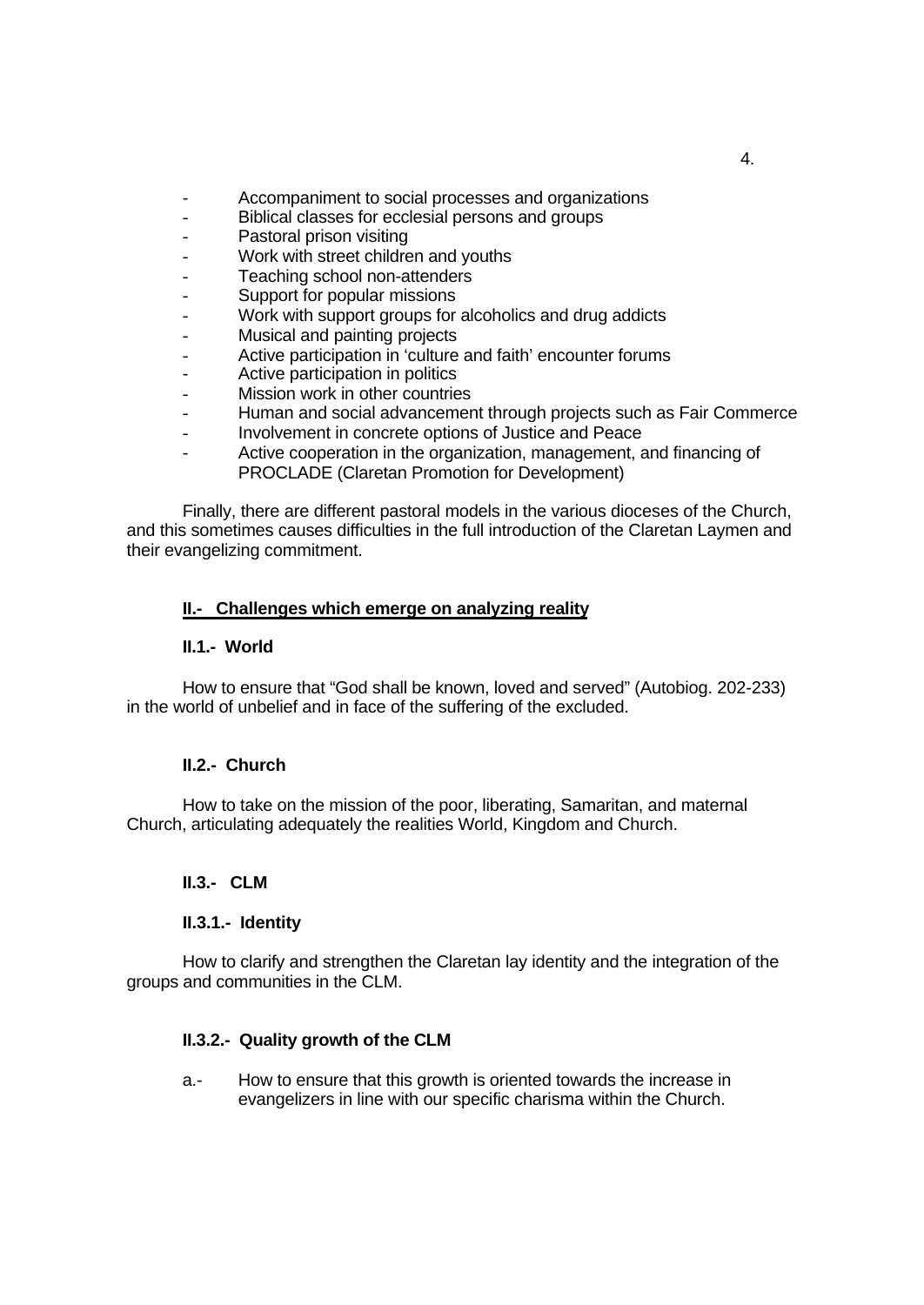- b.- How to work towards the involvement of the groups in the furtherance of the CLM and of the other branches of the Claretan Family.
- c.- How to help the Religious Advisers to be clear about the identity of the Claretan Laymen and their own mission as Advisers.
- d.- How to achieve a co-responsible and supportive auto-funding.

# **II.3.3.- Mission**

- a.- What actions to take to ensure that our intra-ecclesial efforts will strengthen the missionary dimension of the Church.
- b.- How to be continually aware of the signs of the times, so as to react as missionaries to situations of injustice, disbelief, and exclusion as they occur.
- c.- How to achieve integration in the pastoral work of the Local Church, within the identity of our charisma, and respecting the pluralities.

# **III.- Lines of Action**

### **III.1.- World**

In the Project of each group/community, to have a clear appreciation of the urgencies of the mission, and to search creatively for a pastoral alternative.

# **III.2.- Church**

To opt for a Church, the people of God, of communion and participation, without cults, and committed to the defense of life.

### **III.3.- CLM**

### **III.3.1.- Identity**

a. During the next four years to take the Ideology and the Commentary on the Ideology as an essential element in the formative process of groups and communities.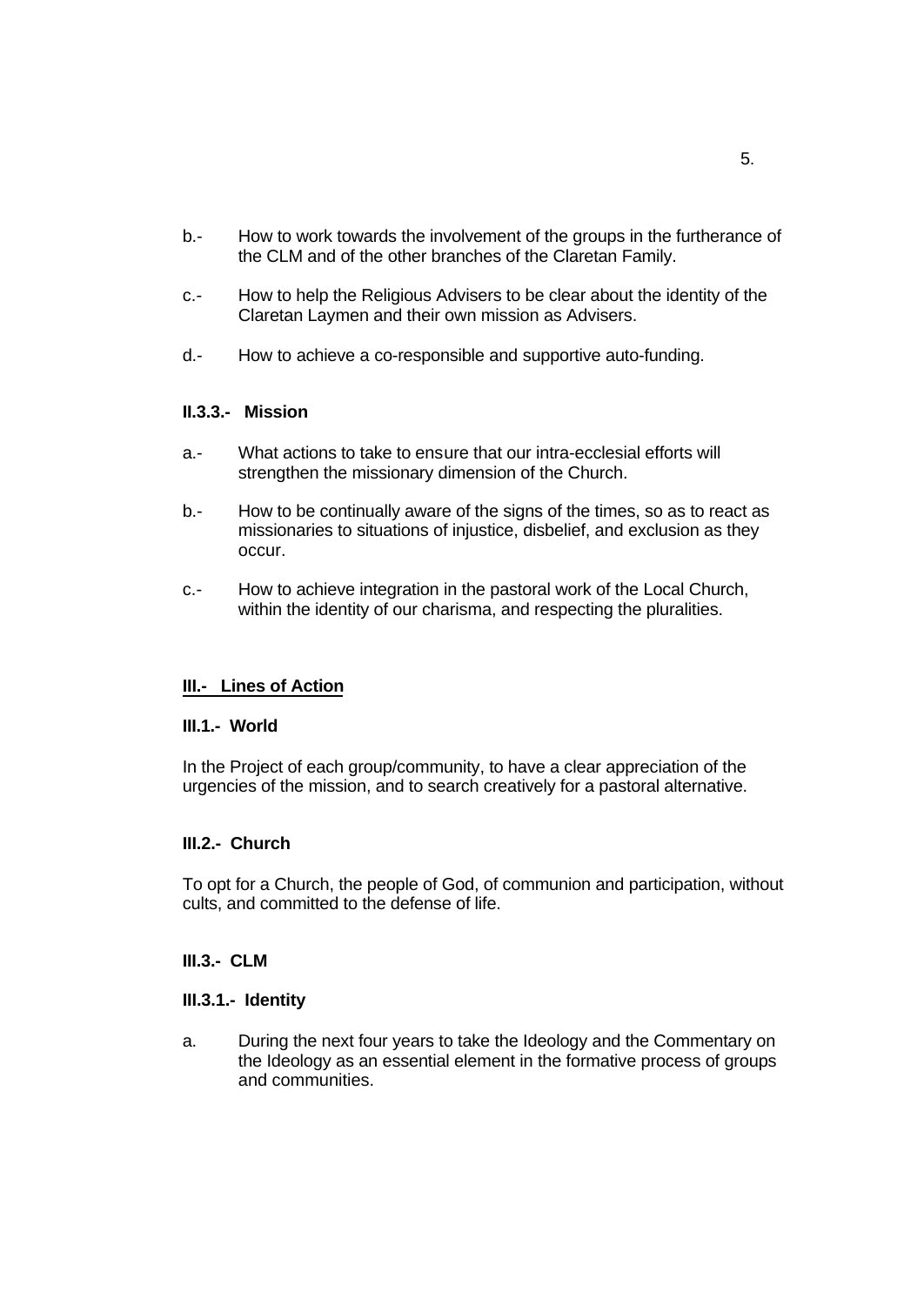- b. Clarify and strengthen the sense of identity and feeling of belonging, including these aims in the group/community Projects, so as to be able to evaluate them.
- c. Establish criteria for admission, formation and continuity of the groups in discernment, so as to resolve the existing problems, including double membership.

# **III.3.2.- Quality growth of the CLM**

- a. The General Council to take part in both the initial and the on-going process of formation, providing specific material, and further including the different requests of the CLM and its groups/ communities.
- b. To forward the process of maturation in order to pass from group to community, achieving communities strengthened with the fundamental features of the Claretan charisma: prophetic service of the Word in the forefront of mission work.
- c. To produce material for the promotion and popularizing of the CLM.
- d. Reinforcement, by the General Council and the Regions, of the formative processes for the groups.
- e. To clarify the role of the Religious Advisers.
- f. To motivate the groups/communities so that they actively assume a creative role in the formative processes of their members.
- g. To be responsible for the contribution of quotas of groups/communities and individuals.
- h. To give creative encouragement to activities which will help us to set up supporting funds.

### **III.3.3.- Mission**

- a. Constant evaluation of pastoral and group Projects, to ensure that these correspond to the most urgent, apposite and effective requirements in the construction of the Kingdom.
- b. To involve ourselves decidedly in those places and situations where there are threats to life, to the image of the God of Jesus, to the dignity of individuals and peoples, to human rights, and to the conservation of the environment and natural resources.